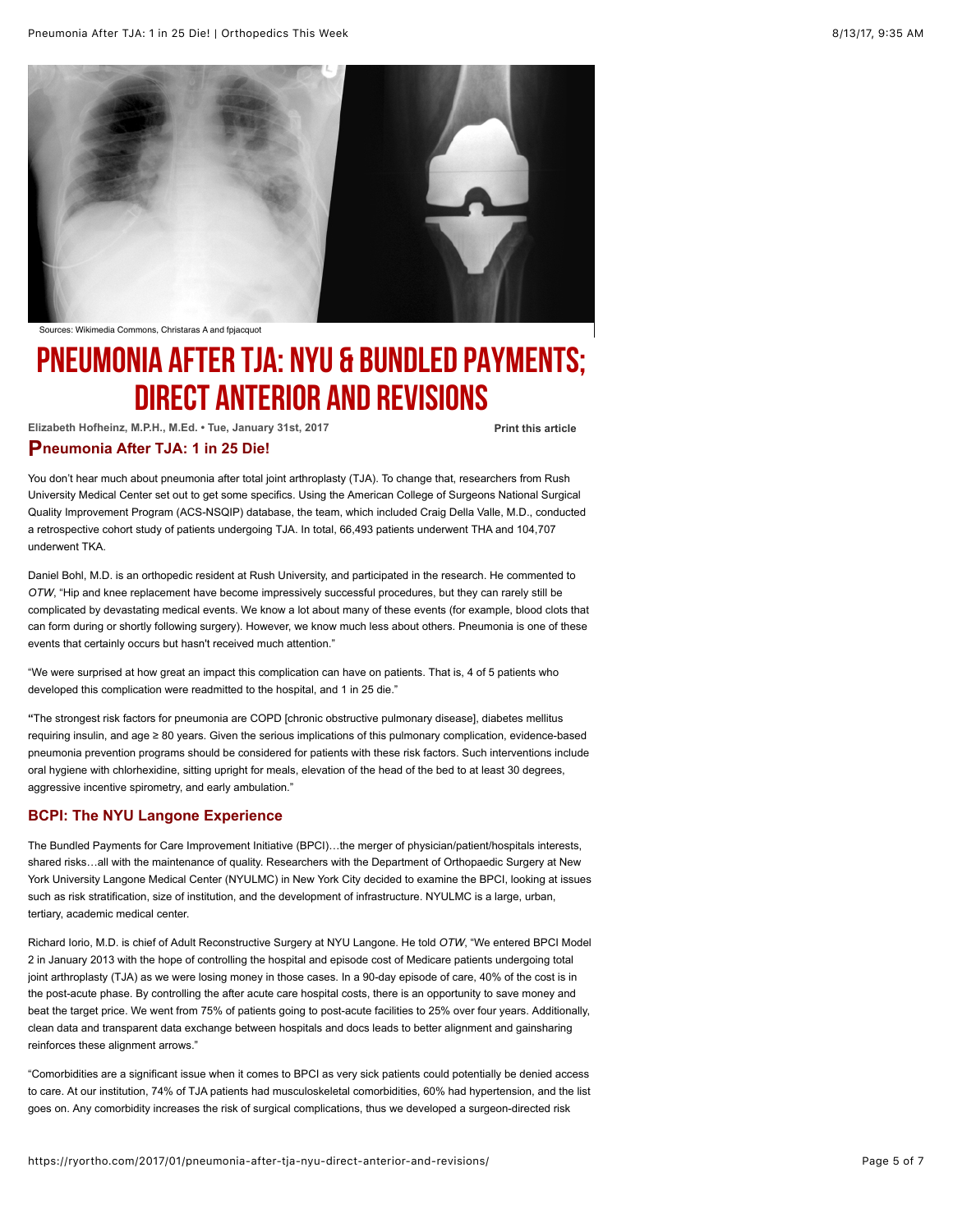factor stratification and modification program to delay surgery and optimize health status in the highest risk patients. This included individuals who were morbidly obese, those with uncontrolled diabetes and poor nutrition, and smokers, to name a few."

"Our conclusion was that there are five pillars of clinical bundled payment success. Then there is the data. It must be real-time, transparent, believable, and accurate. Otherwise, the foundation of the hospital-physician relationship is cracked and will not support continued cooperation. Lastly, gainsharing and physician/hospital alignment are critical. Involved, committed physicians must be an integral part of any bundled payment initiative. As for alignment, we have found that if you can get everyone on the same page in the areas of clinical management, technology, and clinician behavior, then it will likely result in good management of an entire episode of care."

## **SAAHKS** Five Clinical Pillars of Bundled Payment Success



Source: American Association of Hip and Knee Surgeons

"Yes, this is a huge organizational challenge, involving a large infrastructure commitment and many full-time employees. Robert Grossman, M.D., dean of NYU Langone Medical Center, and Joe Zuckerman, M.D., the chair of Orthopedics, were visionary, and saw BPCI as a great opportunity to decrease cost, improve quality and bring more value to our patients."

#### **Direct Anterior Approach and Early Femoral Failure of Cementless THA**

Research involving the Indiana University School of Medicine, The Rothman Institute at Thomas Jefferson University, and OrthoCarolina Hip and Knee Center has studied 478 consecutive early revision THAs to examine the inherent risks in the direct anterior approach (DAA) for total hip arthroplasty (THA).

The article, entitled "Direct Anterior Approach: Risk Factor for Early Femoral Failure of Cementless Total Hip Arthroplasty" was published in the January edition of *The Journal of Bone and Joint Surgery*. The authors wrote, "Analysis of the revisions due to early femoral failure showed them to be more common in patients who had undergone the direct anterior approach (57/112; 50.9%) than in those treated with the direct lateral (39/112; 34.8%) or the posterior (16/112; 14.3%) approach (p = 0.001). In multivariate regression analysis controlling for age, sex, laterality, Dorr bone type, body mass index (BMI) at revision, bilateral procedure (yes/no), and femoral stem type, the direct anterior approach remained a significant predictor of early femoral failure (p = 0.007). Most early revisions due to instability were associated with the posterior (19/40; 47.5%) or direct anterior (15/40; 37.5%) approach (p = 0.001 for the comparison with the direct lateral approach [6/40; 15.0%])."

Michael Meneghini, M.D. is an orthopedic surgeon at the Indiana University School of Medicine. He commented to *OTW*, "Many scientific inquiries begin with an observed clinical phenomenon that spurs the interest to validate and learn more. In this case, through our network of high volume revision centers, we noticed an increase in cementless femoral component loosening as the cause of early hip revisions. Previously, before the rapid adoption of the DAA, this etiology of failure was relatively uncommon. Further, having been trained on and performed the DAA personally, the technical challenge inherent with this approach is obtaining adequate femoral exposure to insert the femoral component safely. Therefore, we undertook this study to see if there was a correlation between surgical approach and early femoral component failure and our hypothesis was supported."

"The main point of this article is that no surgical approach is perfect and there are risks inherent with each surgical approach, largely due to the anatomical considerations. Whereas the posterior approach has a greater risk of dislocation, the DAA has a greater risk of early femoral component failure. We are hopeful this will provide objective